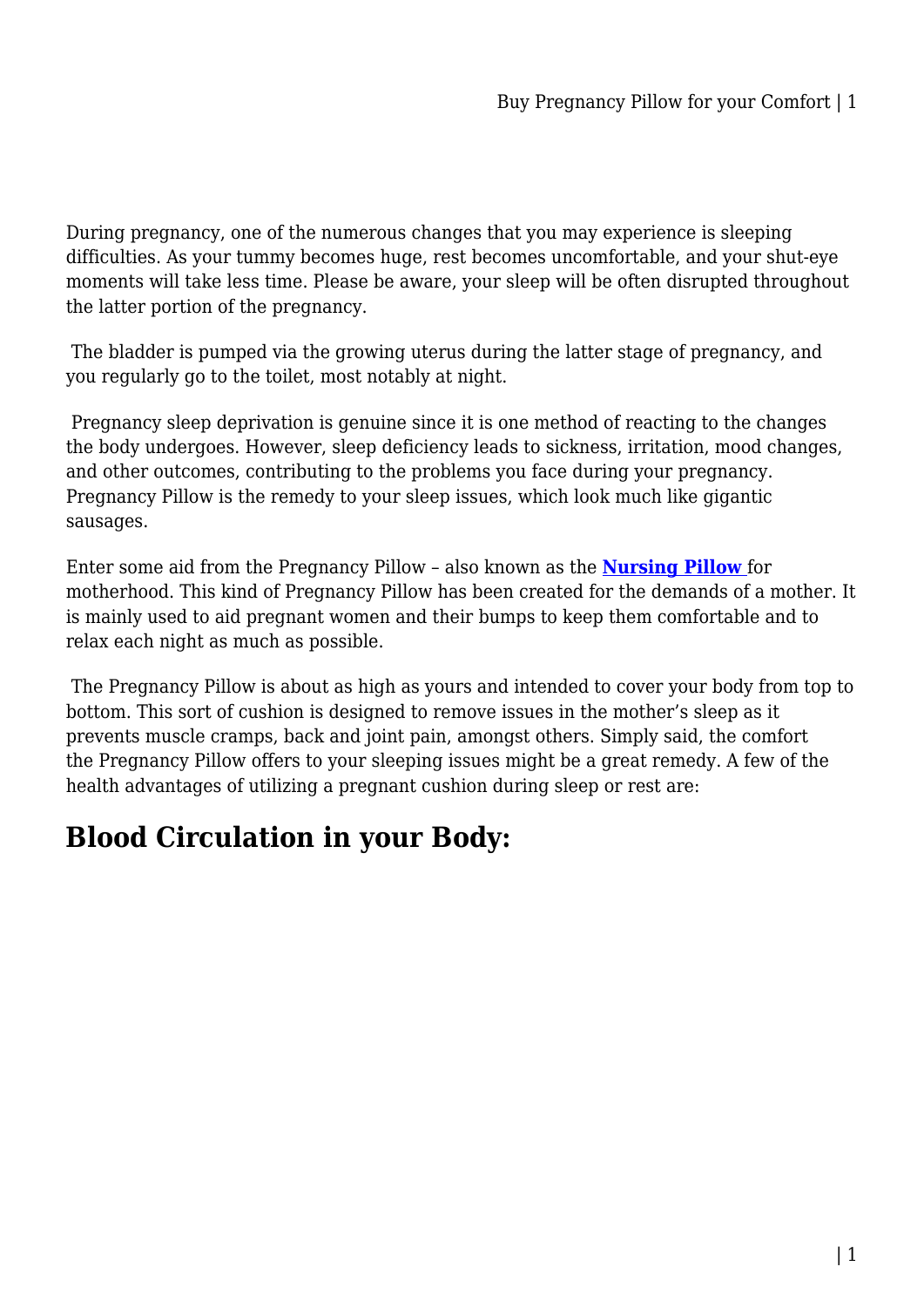

To facilitate blood circulation, Pregnancy Pillow is suggested that pregnant women sleep on their sides. Due to the abdominal bulk, some women find this position unpleasant. But when Pregnancy Pillow is utilized, the correct coating and suppleness provide comfort. The Pillows or portion that needs coating for better sleep may easily be adjusted to your abdomen.

### **Protects your Skin:**

According to the additional weight of the body, areas such as legs, thighs, and back are more susceptible to tension and pain because this part absorbs the additional weight impacts. When you sleep, the Pregnancy Pillow gives comfort to specific sections of your body. The coat and softness of the Nursing Pillow create the correct comfort these regions of the body need, which leads to more minor or no discomfort.

# **Comfortable Sleep for you and your Baby:**

Sleeping may be considerably more uneasy, and your days are filled with lingering pain and aches than if you had one. Pregnancy Pillow is necessary if you give your body the proper amount of relaxation and sleep to cope with the stress and aches as your body experiences many changes throughout pregnancy. The more hours of rest and sleep in a day you receive,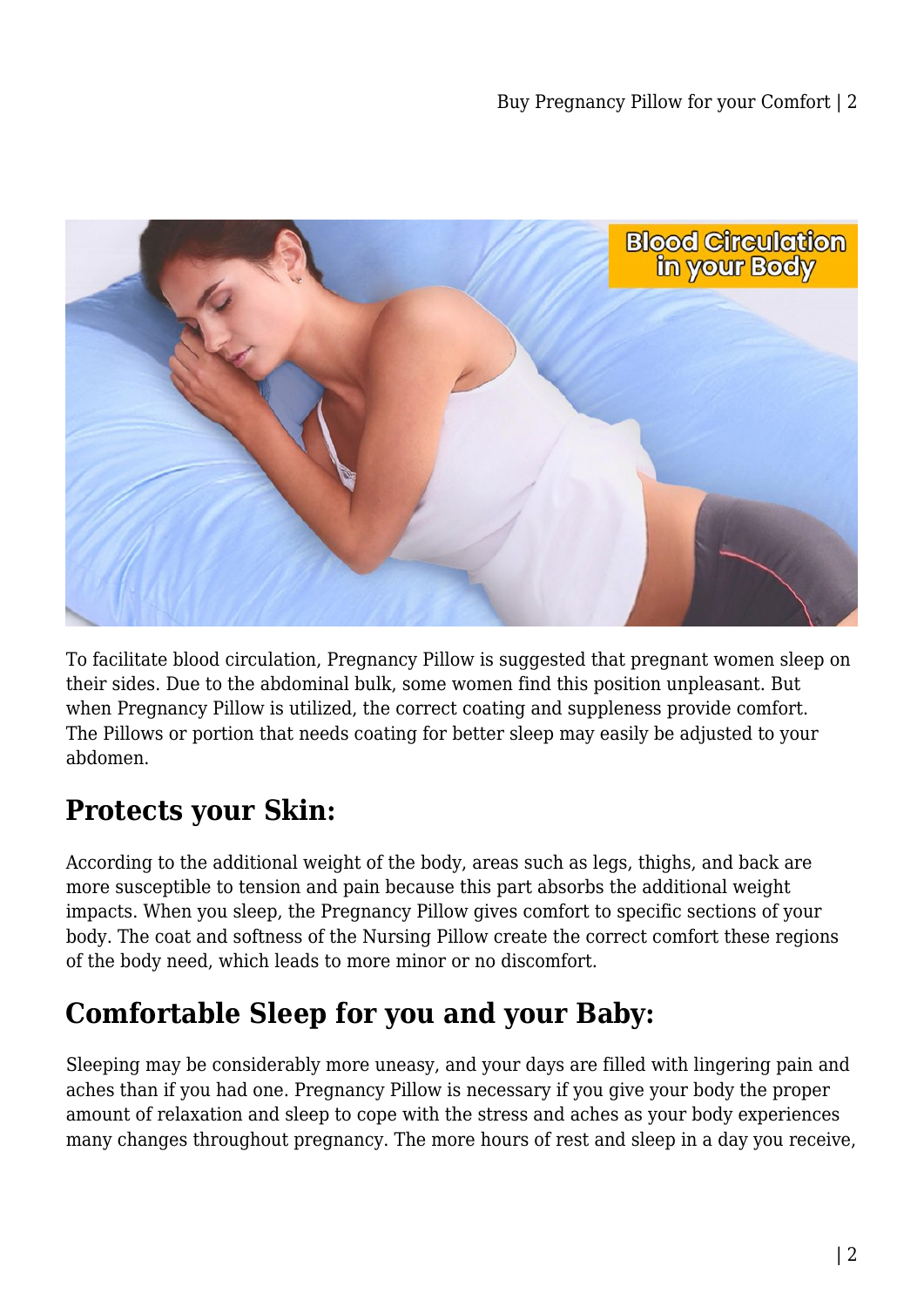the more healthy and ready the baby to get. Pregnancy Pillow encourages better sleep.

#### **How does Pregnancy Nursing Pillow Work?**



Pregnancy Pillow is genuinely brilliant in three major areas: underneath your tummy, below your spine as well as among your thighs. These are the areas that receive additional assistance while you sleep on Pregnancy Pillow. Although they may not work for everybody, a **[Pregnancy Pillow](https://mattressdiscount.com.au/maternity-pregnancy-nursing-pillow/)** can normally work:

- Facilitate your resting position modification.
- Stay aligned during sleep with your neck, back, and hips.
- Decrease your hip and pelvic bone stress by holding your legs parallel.
- Enhance your flow.
- Reduce typical symptoms of pregnancy such as indigestion, runny nose, and muscle cramps.
- Be careful not to roll on your back unintentionally while you are sleeping.

Everyone should consider the spine's proper alignment with their Pillows and mattresses, but this is especially the case for expecting mothers. Simply by being pregnant, there is stress on your spine, ligaments and articulations—sleeping out of position merely aggravates these difficulties. Also, while you are pregnant, it is simpler to pull or strain your muscles.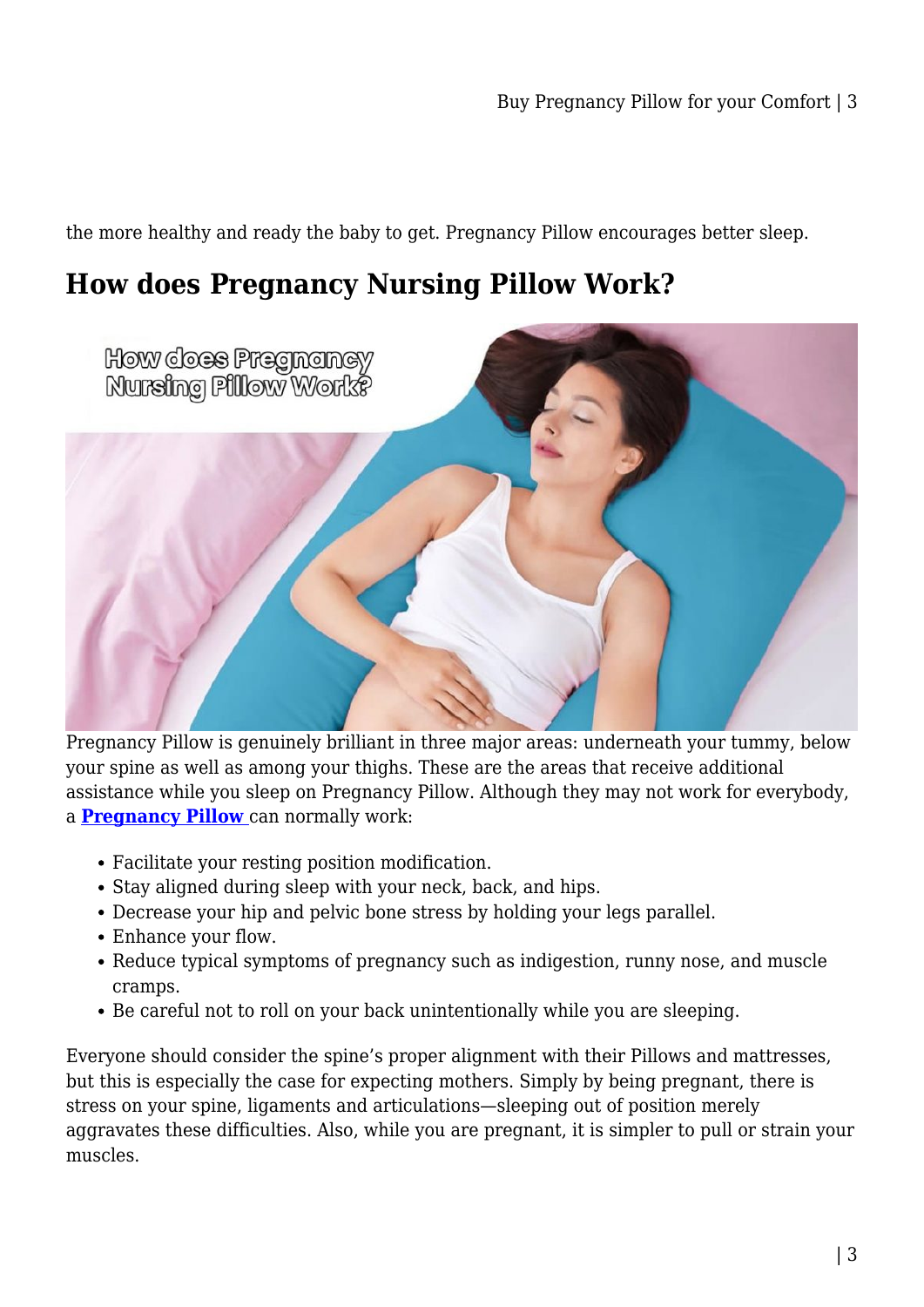# **Pillows for Everyone:**

Even if you're not pregnant, some individuals want a kind of Pillow to hug while you sleep alone. Fortunately, you and your baby may mold body Pregnancy Pillow in numerous forms to fit your favorite sleeping position. If you spend time alone in bed, you'll be cuddled with a Pregnancy Pillow. It is also good to bring a body cushion with you to the hospital if you spend more time there. You must consider buying Furniture Online.

### **Worth of Having Pillow during your Pregnancy:**

Every cent the worth of Pregnancy Pillow applies to women with chronic pain during pregnancy – regardless of their pain in the round ligament, sciatica nervousness, or lower back pain during the mill–feeling good over the nine months. That being the case, instead of scratching on a certain cushion, you may absolutely put a supportive pregnancy together with extra **[Pillows](https://mattressdiscount.com.au/pillows/)** throughout your house.

 Yet, the downside here is that you will not be able to quickly shift positions in the night without changing the entire arrangement. If necessary, you do not have any portable options for traveling.

### **Things to consider before buying Pillow:**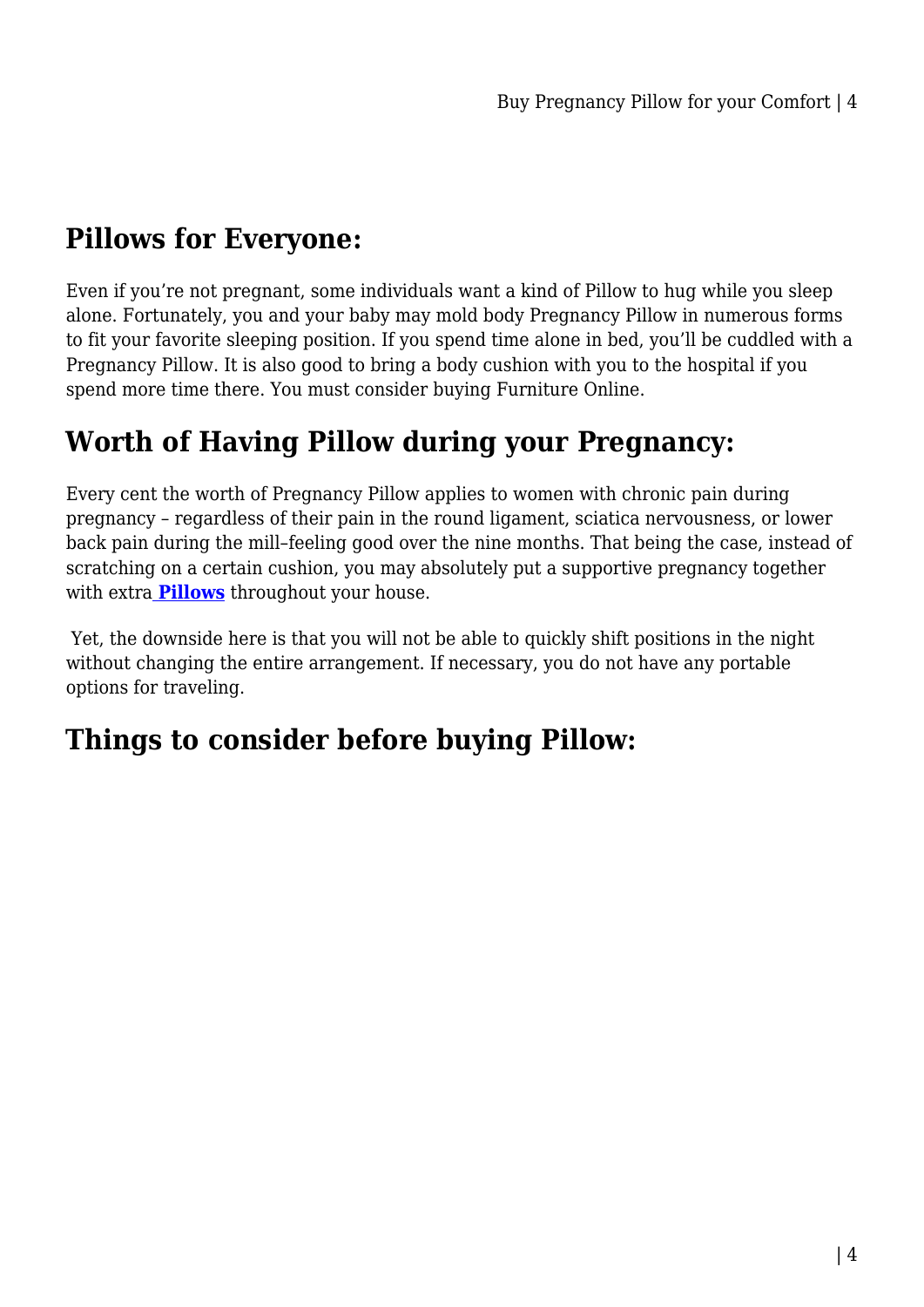

### **Size of your Pillow:**

 The big thing about this is that Nursing Pillow is available on Furniture Online in various sizes. Here are some questions that allow you to select the size you want.

- Where are you going to get to sleep?
- What is the size of your bed?
- Do others sleep with you in bed?
- If you use the Pregnancy Pillow, do you have space to keep it?
- Would you travel with your Pregnancy Pillow?

### **The Shape of your Pillow:**